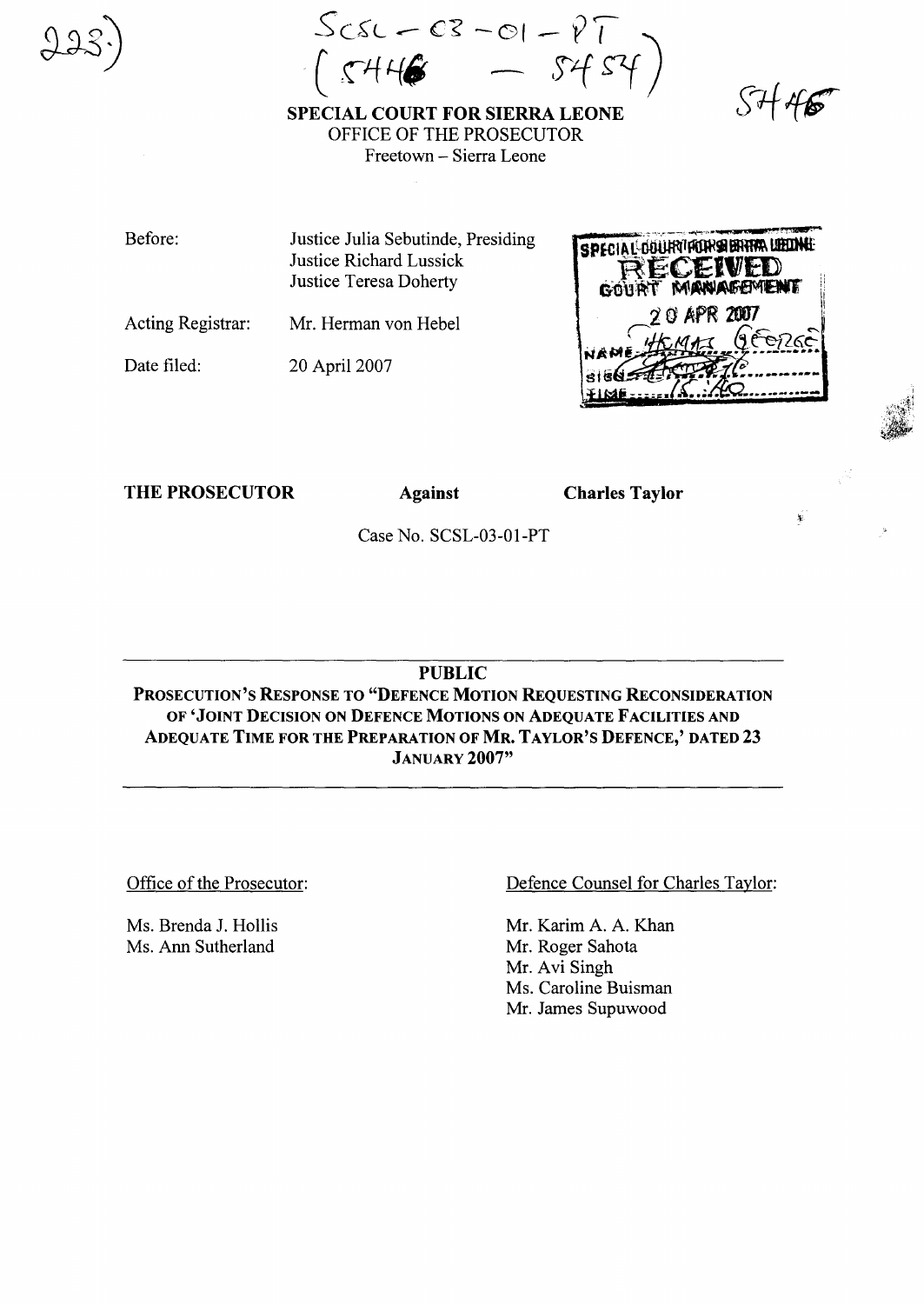5447

# I. INTRODUCTION

- 1. Pursuant to Rule 73 of the Rules of Procedure and Evidence ("Rules"), the Prosecution files its response to the "Defence Motion Requesting Reconsideration of 'Joint Decision on Defence Motions on Adequate Facilities and Adequate Time for the Preparation of Mr. Taylor's Defence,' dated 23 January 2007," filed on 17 April 2007.<sup>1</sup>
- 2. The Accused seeks reconsideration of the Trial Chamber decision which scheduled the trial to commence on 4 June 2007,<sup>2</sup> requesting that the trial commencement date be re-scheduled to a date not before 3 September 2007. In support of this request, the Accused asserts that "there has been a substantial change of circumstances which has altered the basis of the original decision. $3<sup>3</sup>$  The Motion identifies two such circumstances: (1) that legal consultations between the Accused and his Defence team were impeded for nearly four and a half months, causing a "chilling effect" on confidential communication; and (2) a scheduling conflict with an appellate case to be heard at the International Criminal Tribunal for the Former Yugoslavia  $(^{\circ}ICTY")$ .<sup>4</sup>

# II. SUBMISSIONS

3. The potential "chilling effect"<sup>5</sup> of the video monitoring, at least for a period of time, combined with the justifications for delay discussed in the Prosecution's earlier pleading on this issue,<sup>6</sup> which the Prosecution incorporates herein, establish good cause for additional delay of the trial start date. The scheduling conflict may also provide a basis for some additional delay in the interests of justice, as discussed below.

<sup>I</sup> *Prosecutor* v. *Taylor,* Case No. SCSL-03-01-PT-220, "Defence Motion Requesting Reconsideration of'Joint Decision on Defence Motions on Adequate Facilities and Adequate Time for the Preparation of Mr. Taylor's Defence,' dated 23 January 2007," 17 April 2007 ("Motion").

<sup>2</sup> *Prosecutor* v. *Taylor,* Case No. SCSL-03-01-PT-I64, "Joint Decision on the Defence Motions on Adequate Facilities and Adequate Time for the Preparation of Mr. Taylor's Defence", 23 January 2007 ("Decision").

Motion, para. 2.

 $4$  Motion, paras. 2(i), (ii), 15, 21 and 24.

<sup>5</sup> Motion, paras. 15 and 21.

<sup>6</sup> *Prosecutor* v. *Taylor,* Case No. SCSL-03-01-PT-154, "Prosecution Response to 'Defence Motion on Adequate Time for the Preparation of Mr. Taylor's Defence", 8 January 2007 ("8 January 2007 Response").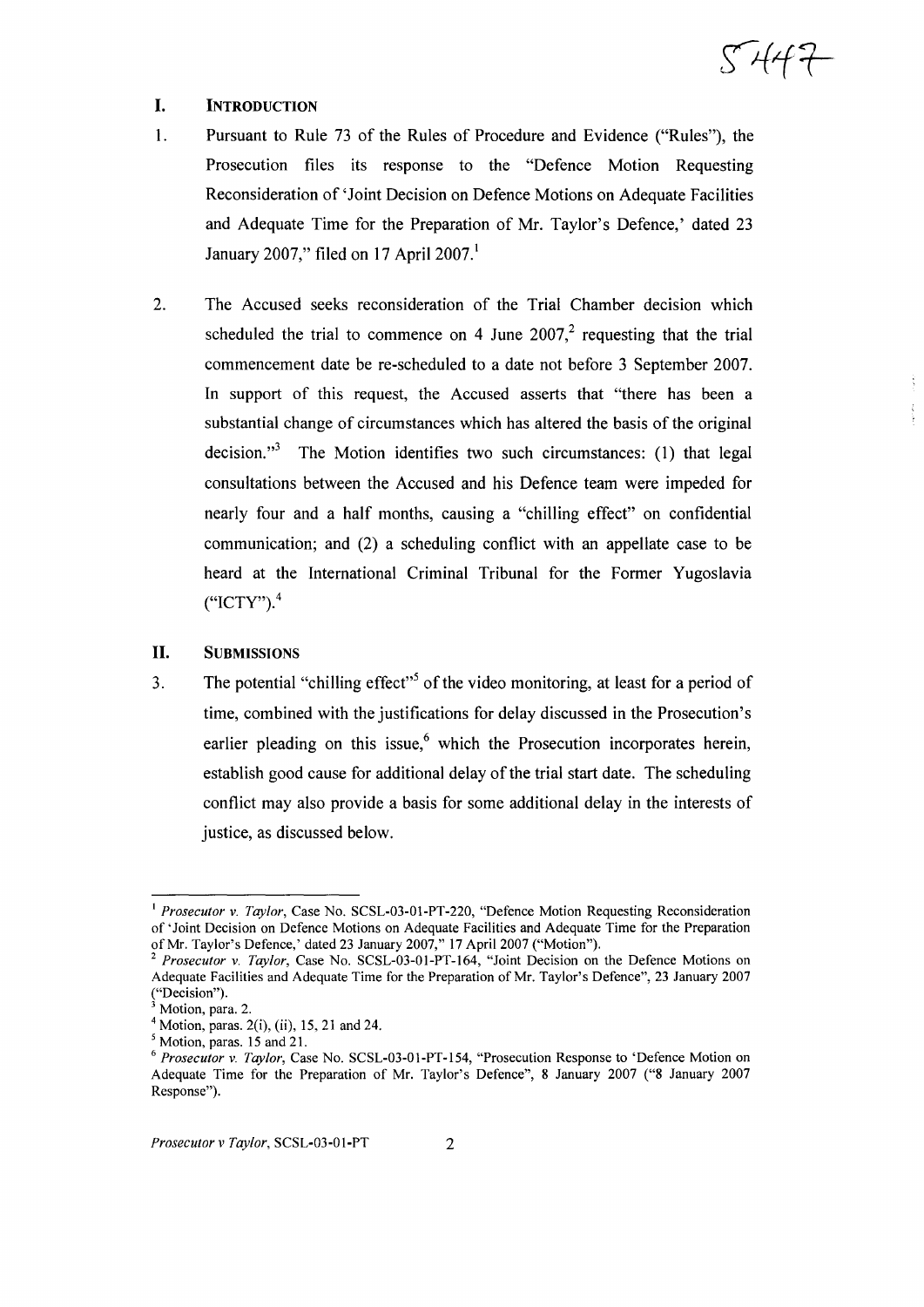SHA8

- 4. The Prosecution reiterates that to the extent delaying the trial start date would ensure the orderly progress of the trial proceedings, unencumbered by additional delays for defence preparation or to conclude proceedings in other cases before the Trial Chamber, such delay would be in the interests of justice, judicial economy and efficiency.<sup>7</sup>
- 5. The Motion reinforces the need for the parties to be promptly informed of the court schedule - that is, the daily and weekly schedule and the dates of the first session. This is of particular importance to the Prosecution as it impacts the witness order and, more importantly, the safety and security of the witnesses. In accordance with the various protective measures orders, the identity and unredacted statements of protected witnesses must be disclosed 42 days prior to their testimony. The Prosecution must know the trial schedule in order to comply with this requirement, but also in order to ensure that the identities are not prematurely disclosed. For these reasons, the Prosecution requests that the parties be advised of the court schedule as soon as possible.
- 6. Notwithstanding the good cause shown, the Prosecution addresses below certain assertions made by the Accused in the Motion.

## *Video Monitoring*

- 7. The Accused argues that the legal consultations between the Accused and his Defence team were "severely hampered" and "effectively compromised", and that legal professional privilege was violated for nearly four and a half months, due to the installation of a video surveillance camera in the legal consultation room. $8$  The Accused overstates this argument. There is no showing that there was any violation of the legal professional privilege, or that the Accused's right to freely communicate with his lawyer was "severely hampered" or "effectively compromised".<sup>9</sup>
- 8. The Director, Division of Court Services of the International Criminal Court ("ICC") advised the then SCSL Deputy Registrar, by letter dated 15 December 2006, that the video surveillance at the ICC means only by surveillance

 $7$  8 January 2007 Response, para. 12.

<sup>8</sup> Motion, para. 2(i).

 $9$  Motion, paras. 2(i), 15 and 21.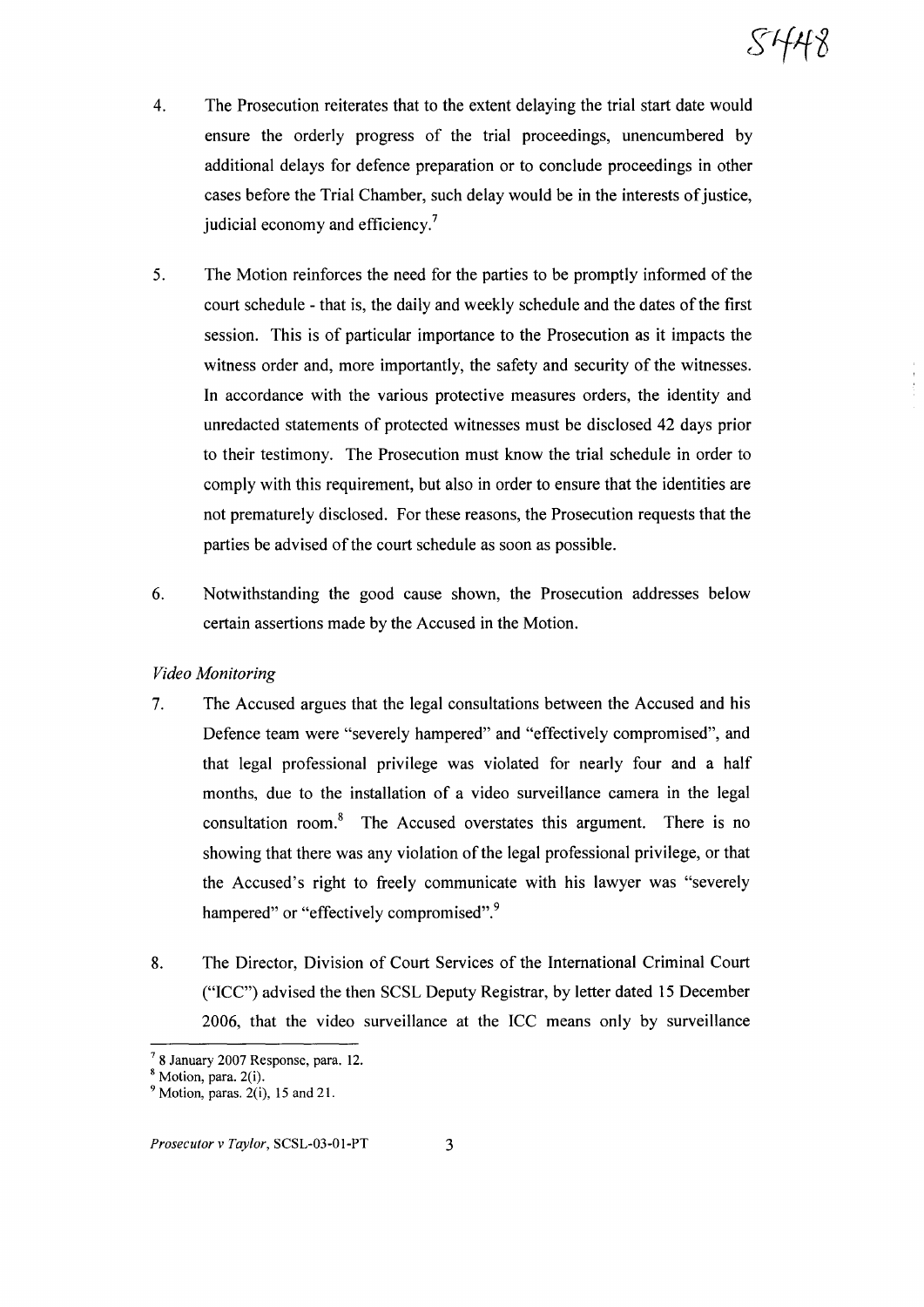camera, but not the video recording, nor the audio recording of any visit. The Director further stated that the equipment used has no audio facilities and that the video recording capacity has been disabled. The Registrar informed the President of the SCSL and the parties of these facts in his submissions filed on 19 January  $2007$ <sup>10</sup> Given this reality, the video monitoring did not violate any right of the Accused to communicate freely with his Defence team or any legal professional privilege. Rather, this procedure simply employed video technology to monitor the Accused, consistent with the SCSL's rules of detention.<sup>11</sup> Specifically, Rule  $44(D)$  of the Rules of Detention provides that "[v]isits from Counsel and Legal Assistants shall be conducted in the sight of but not within the hearing of the staff of the Detention Facility."

- 9. However, the President of the SCSL did direct, on 21 February 2007, that the video monitoring be discontinued.<sup>12</sup> There was a delay of some 29 days in the implementation of the President's decision.<sup>13</sup>
- 10. The monitoring did not cause a complete cessation of contact. During the period when the video monitoring was in use (except for the 18 days during which the Defence suspended visits), the Accused did have contact with his Defence team by way of personal visits and telephonic contact.<sup>14</sup> In addition, it is the Prosecution's understanding that, even during the 18 day suspension period, the Accused had telephonic contact with his Defence team.
- 11. Nonetheless, it can be argued that some "chilling effect" on free communications did exist until notice was given to the Accused of the nature of the video monitoring, i.e. during the period 10 November 2006 and 15

<sup>10</sup> *Prosecutor* v. *Taylor,* Case No. SCSL-03-0l-PT-162, "Registrar's Submission on the Corrigendum to the Second Defence Motion Requesting Cessation of Video Surveillance of Legal Consultations Dated 19 December 2006, filed on 8 January 2007, Pursuant to Rule 33(8) of the Rules of Procedure and Evidence", 19 January 2007, para. 6, and Annex A.

<sup>&</sup>lt;sup>11</sup> Rules Governing the Detention of Persons Awaiting Trial or Appeal before the Special Court of Sierra Leone or Otherwise Detained on the Authority of the Special Court for Sierra Leone, adopted on 7 March 2003, as amended on 4 May 2004, as amended on 14 May 2005 ("Rules of Detention").

<sup>&</sup>lt;sup>12</sup> *Prosecutor* v. *Taylor*, Case No. SCSL-03-01-PT-189, "Decision of the President on Urgent and Public Defence Motion Requesting Cessation of Video Surveillance of Legal Consultations", 21 February 2007.

<sup>13</sup> *Prosecutor* v. *Taylor,* Case No. SCSL-03-01-PT-213, "Notification of Resumption of Legally Privileged Attorney-Client Consultations with Mr. Charles Taylor", 23 March 2007 ("Notification"), para. 2.

 $14$  Motion, paras. 15-16 and 21.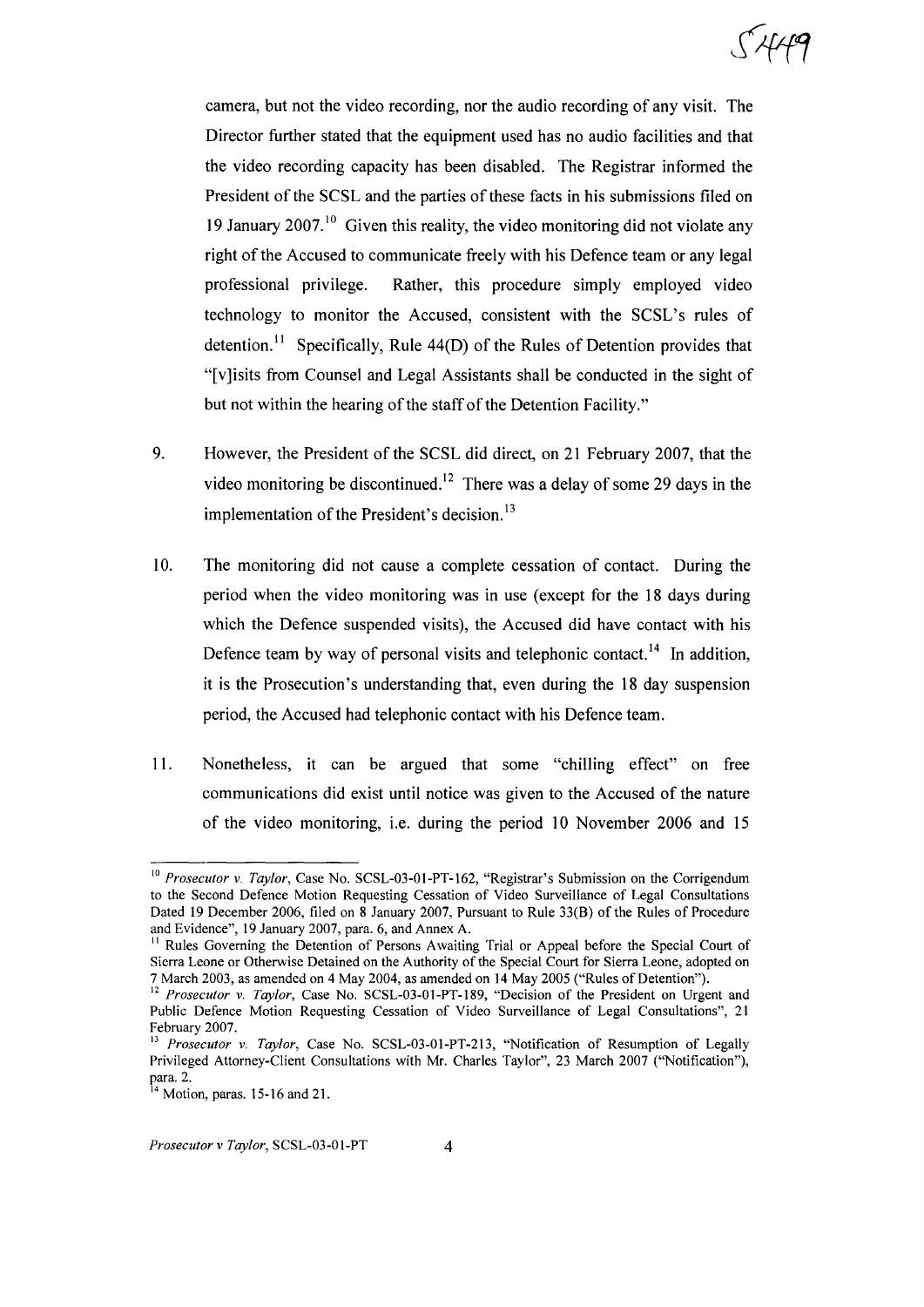December 2006, or 19 January 2007, depending on the date upon which the Defence was advised of the nature of the video monitoring. It can also be argued that the failure to promptly comply with the President's order to discontinue the video monitoring also had a "chilling effect" on free communications from the date of the order, 21 February 2007, until the video monitoring was discontinued on 22 March 2007.<sup>15</sup> This "chilling effect" would occasion additional delay.

## *Scheduling Conflict*

12. The second, and supplementary, ground for reconsideration of the Decision is that "two members of the Defence legal team, including Lead Counsel, are involved in appeal proceedings before the [ICTY]", which the Defence has been notified are *provisionally* scheduled to be held immediately prior to the current trial start date.<sup>16</sup> While such a conflict does not in itself warrant a delay in the proceedings in this case,<sup>17</sup> it may occasion a delay in the interests of justice. The Prosecution expects that Defence counsel raised this existing professional obligation with the Principal Defenders Office and/or the Registry at the time of his appointment, in order to give the SCSL advance notice of a potential scheduling conflict. If such notice was provided, and if the ICTY proposed scheduling date cannot be avoided, then this may warrant a delay in the commencement of the trial start date. Even if Defence counsel gave no notice of a potential scheduling conflict, a failure by defence counsel to give notice of potential scheduling conflicts should not prejudice the Accused.

<sup>&</sup>lt;sup>15</sup> Notification, para. 2.

<sup>&</sup>lt;sup>16</sup> Motion, para. 2(ii) (emphasis added) and para. 24 (informal notification of a proposed scheduling date).

<sup>17</sup> *See* ICTRlICTY jurisprudence: *Ntakirutimana and Ntakirutimana* v. *Prosecutor,* Case No. ITCR-96-lO-A & ICTR-96-l7-A, Order on the Appellant's Motion for an Extension of Time for the Filing of the Appellants' Reply Briefs, App. Ch., 3 October 2003 (good cause not shown by domestic practice and academic commitments); *Prosecutor* v. *Naletilic and Martinovic,* Case No. IT-98-34-A, "Decision on Mladen Naletili6 Motion for Extension of Time", App. Ch., 3 February 2005 (good cause not shown by competing professional schedules in domestic jurisdictions); *Prosecutor* v. *Brdanin,* Case No. IT-99-36-A, Decision on Motion for Extension of Time for the Filing of Prosecution Response Brief, App. Ch., 20 July 2005 (good cause not shown by briefing scheduling considerably overlapping with that of another ICTY case). *But see Ntakirutimana and Ntakirutimana* v. *Prosecutor,* Case No. ITCR-96-1O-A & ICTR-96-17-A, Order Granting an Extension of Time for the Filing of the Appellants' Appeal Briefs, App. Ch., 20 May 2003 (good cause shown by fact that defence counsel involved in another case before the ICTR and intention to prepare a joint brief to avoid repetition).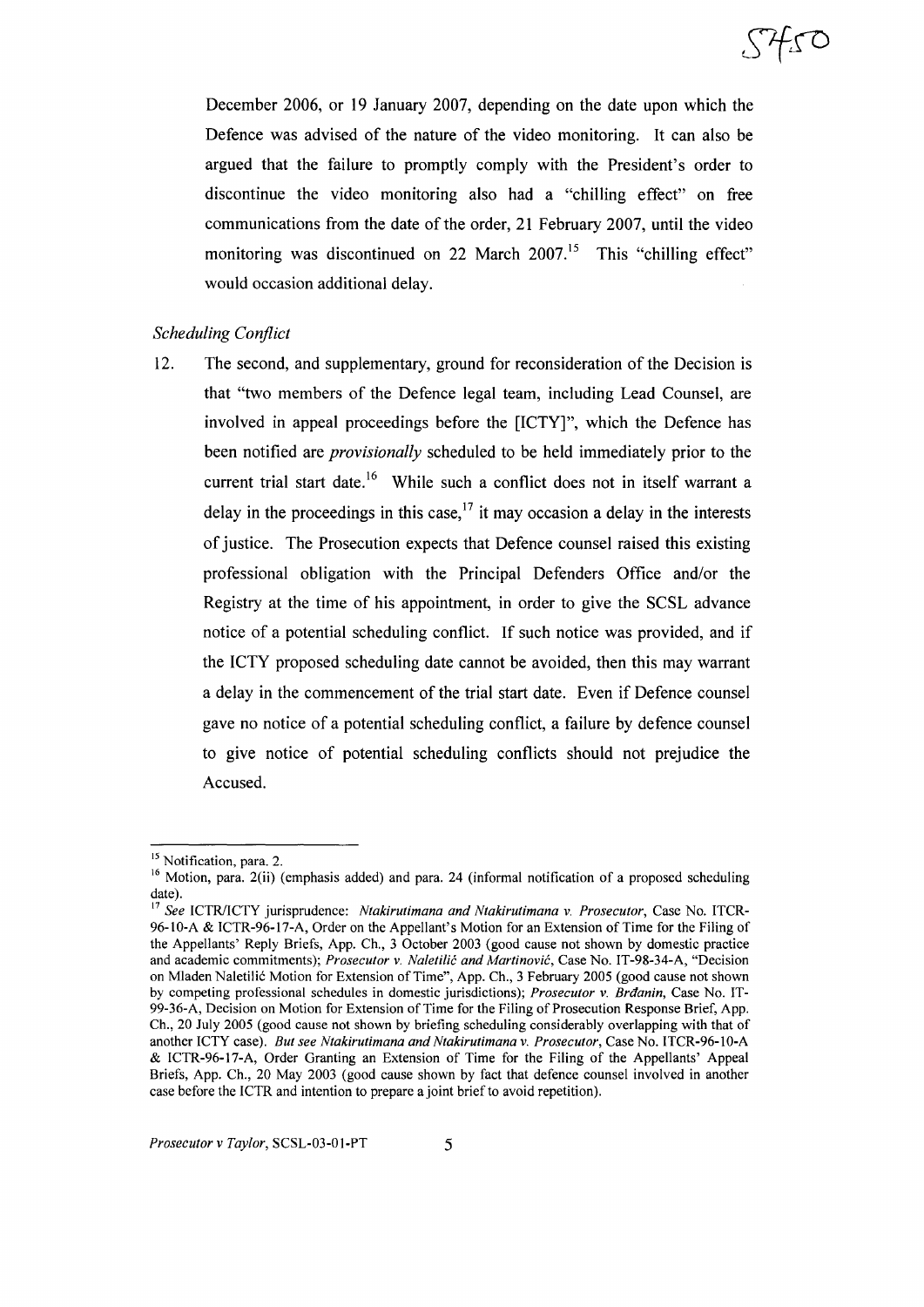### *Other matters raised in the Motion*

- 13. The Accused states in the Motion that the trial start date of 4 June 2007 was "a date earlier than *requested* by either party."<sup>19</sup> In the 8 January 2007 response, the Prosecution did not request a delay, but rather, stated that the Defence had shown good cause to justify a delay in the commencement of the trial until at least July  $2007.<sup>20</sup>$
- 14. The Accused states that a reconsideration of the decision is required in the interests of justice,<sup>21</sup> and that "[t]he Trial Chamber  $[...]$  has inherent jurisdiction to take any measures necessary to guarantee Mr. Taylor's right to have adequate time to prepare his defence pursuant to Article 17(4)(b) of the SCSL Statute. $12^2$  With respect to the legal criteria for reconsideration of an order or decision, the Prosecution submits that a Trial Chamber may reconsider any order or decision which impinges fundamental rights of the Accused, or the right of the Prosecution to a fair hearing.<sup>23</sup> While most situations requiring such action will include new or changed circumstances, there may be situations in which a party later becomes aware of an existing circumstance which adversely impacts a right of the party, or in which an existing circumstance may impinge a right of a party only at a later time. While it could be argued that neither of these situations involve new or changed circumstances, nonetheless a Trial Chamber would have the inherent authority to reconsider a decision or order to ensure the parties' rights are protected.

<sup>&</sup>lt;sup>19</sup> Motion, para. 6 (emphasis added).

<sup>20</sup> 8 January 2007 Response, para. 12.

<sup>&</sup>lt;sup>21</sup> Motion, para. 13.

<sup>&</sup>lt;sup>22</sup> Motion, para. 10.

*<sup>23</sup> See Prosecutor* v. *Slobodan Milosevic,* Case No. 1T-02-54-AR73, Reasons for Refusal of Leave to Appeal from Decision to Impose Time Limit, App. Ch., 16 May 2002, para. 17; *cf Prosecutor* v. *Muvunyi,* Case No. ICTR-2000-55A-T, Decision on Motion to Strike or Exclude Portions of Prosecutor's Exhibit No. 34, Alternatively Defence Objections to Prosecutor's Exhibit No. 34, Tr. Ch. II, 30 May 2006; *Nahimana et al* v. *Prosecutor,* Case No. ICTR-99-52-A, Decision on Jean-Bosco Barayagwiza's Request for Reconsideration of Appeals Chamber Decision of 19 January 2005, App. Ch., 4 February 2005, p. 2; *contra Prosecutor* v. *Taylor,* Case No. SCSL-03-01-198, "Decision on Urgent Defence Motion to Vacate Date for Filing of Defence Pre-Trial Brief', 5 March 2007, p. 3, citing *Prosecutor* v. *Brima, Kamara and Kanu,* Case No. SCSL-04-16-AR73-441, "Decision on Brima-Kamara Defence Appeal Motion Against Trial Chamber II Majority Decision on Extremely Urgent Confidential Joint Motion for the Re-Appointment of Kevin Metzger and Wilbert Harris as Lead Counsel for Alex Tamba Brima and Brima Bazzy Kamara", 8 December 2005, Separate and Concurring Opinion of Justice Robertson, para.  $49, 50, 102(vi)$ .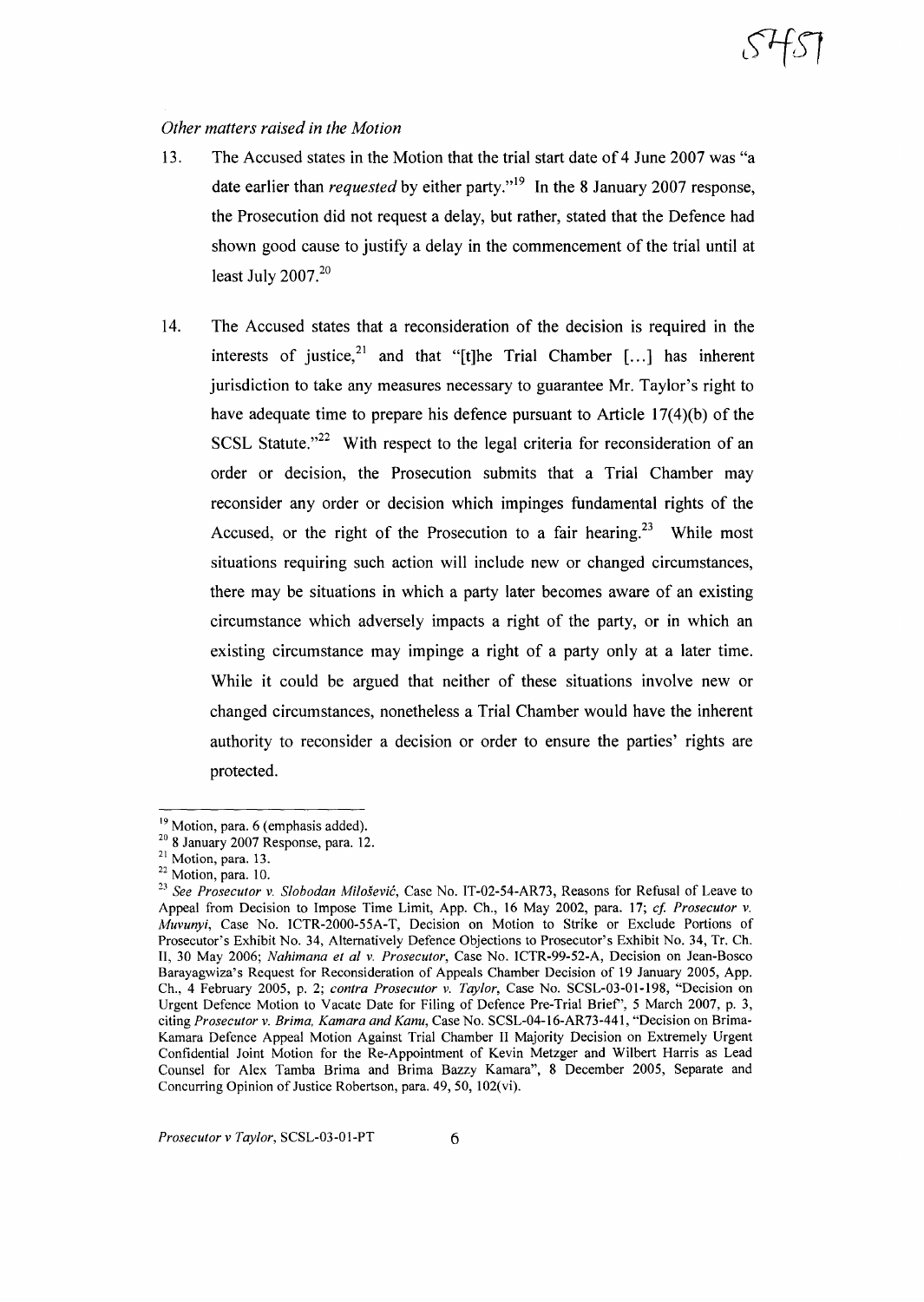

- **III.** CONCLUSION
- 15. For the reasons set out in paragraphs 3, 4, 11 and 12 above, the Accused has shown good cause for an additional delay in the commencement of the trial in this case.

Filed in Freetown, 20 April 2007

For the Prosecution,

 $\mathscr{L}(\mathcal{M})$ 

Brenda J. Hollis Senior Trial Attorney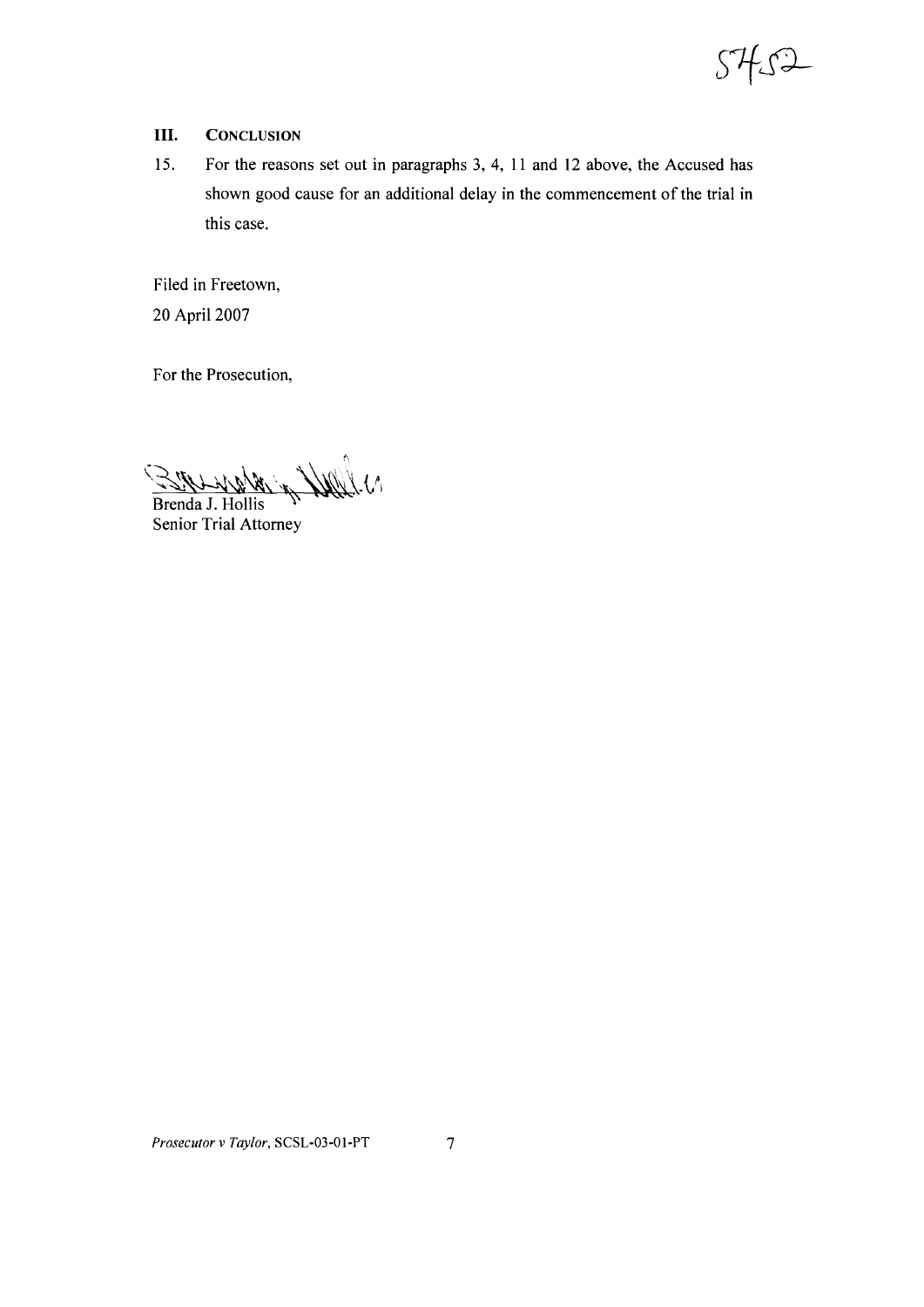#### LIST OF AUTHORITIES

#### SCSL Cases

#### *Prosecutor v. Taylor,* Case No. SCSL-03-01-PT

*Prosecutor* v. *Taylor,* Case No. SCSL-03-01-PT-154, "Prosecution Response to 'Defence Motion on Adequate Time for the Preparation of Mr. Taylor's Defence", 8 January 2007.

*Prosecutor* v. *Taylor,* Case No. SCSL-03-01-PT-162, "Registrar's Submission on the Corrigendum to the Second Defence Motion Requesting Cessation of Video Surveillance of Legal Consultations Dated 19 December 2006, filed on 8 January 2007, Pursuant to Rule 33(B) of the Rules of Procedure and Evidence", 19 January 2007.

*Prosecutor* v. *Taylor,* Case No. SCSL-03-01-PT-164, "Joint Decision on the Defence Motions on Adequate Facilities and Adequate Time for the Preparation of Mr. Taylor's Defence", 23 January 2007.

*Prosecutor* v. *Taylor,* Case No. SCSL-03-01-PT-189, "Decision of the President on Urgent and Public Defence Motion Requesting Cessation of Video Surveillance of Legal Consultations", 21 February 2007.

*Prosecutor* v. *Taylor,* Case No. SCSL-03-01-198, "Decision on Urgent Defence Motion to Vacate Date for Filing of Defence Pre-Trial Brief', 5 March 2007.

*Prosecutor v. Taylor,* Case No. SCSL-03-0 I-PT-213, "Notification of Resumption of Legally Privileged Attorney-Client Consultations with Mr. Charles Taylor", 23 March 2007.

*Prosecutor* v. *Taylor,* Case No. SCSL-03-01-PT-220, "Defence Motion Requesting Reconsideration of 'Joint Decision on Defence Motions on Adequate Facilities and Adequate Time for the Preparation of Mr. Taylor's Defence,' dated 23 January 2007," 17 April 2007.

#### *Prosecutor v. Brima, Kamara and Kanu,* Case No. SCSL-04-16-T

*Prosecutor* v. *Brima, Kamara and Kanu,* Case No. SCSL-04-16-AR73-441, Decision on Brima-Kamara Defence Appeal Motion Against Trial Chamber II Majority Decision on Extremely Urgent Confidential Joint Motion for the Re-Appointment of Kevin Metzger and Wilbert Harris as Lead Counsel for Alex Tamba Brima and Brima Bazzy Kamara, 8 December 2005, Separate and Concurring Opinion of Justice Robertson.